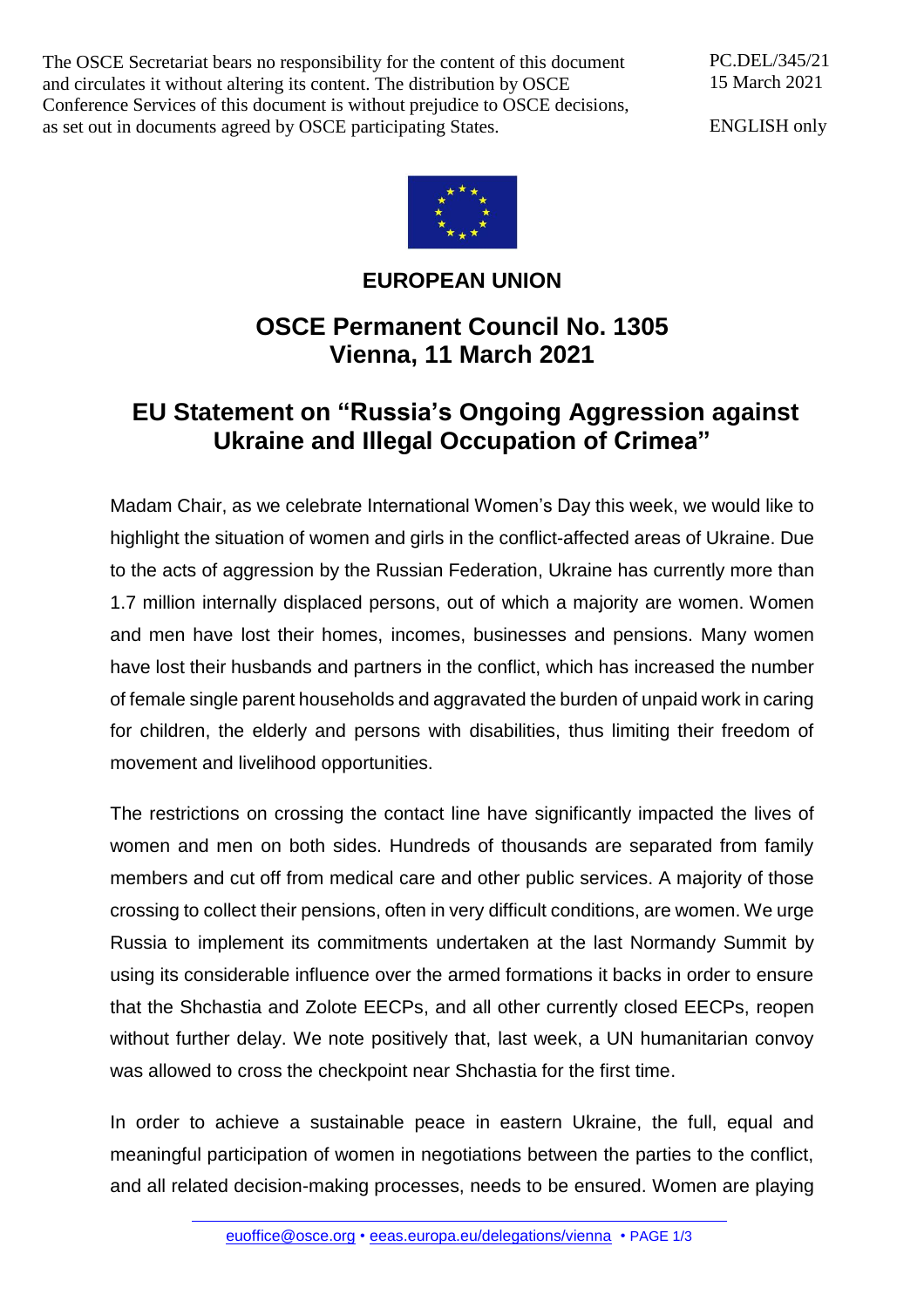a crucial role in local social cohesion activities and in Ukraine's civil society, for example in ensuring that humanitarian assistance can access education and healthcare facilities on both sides of the contact line. We therefore regret that the Covid-19 pandemic and the overall political dynamics are having negative impacts upon women's ability to participate in peace-building activities.

We commend the leadership of Ambassador Grau in the work of the Trilateral Contact Group, which consists of Ukraine and Russia with the OSCE as mediator. We call on Russia to act constructively within these discussions. Political considerations should not prevail over humanitarian issues.

The safety of the women and men in the SMM is our top priority. Although the July ceasefire is still largely holding, the increasingly fragile security situation along the contact line is a cause of real concern. We urge Russia to uphold its commitments and ensure the SMM's safe, secure, unconditional und unimpeded access to the entire territory of Ukraine, including Crimea and the areas along the Ukraine-Russia state border.

The SMM's technical assets are of vital importance for its ability to implement its mandate. We therefore deplore any action that endangers the functioning of these assets. Those responsible for any wilful damage, destruction or loss of SMM UAVs and other assets should be held accountable, both politically and financially.

We welcome the SMM's monitoring of issues pertaining to gender equality and the implementation of UNSCR 1325 on women, peace and security, including the full, effective and meaningful participation of women in conflict resolution. We also encourage the SMM to continue to promote gender mainstreaming across all the Mission's activities and to further explore ways to create synergies between local activities, including those undertaken by female-led NGOs, and the high-level conflict resolution formats.

We call for the immediate release of all women and men being detained in the illegally annexed Ukrainian peninsula of Crimea and sentenced in breach of international law, including those of the Crimean Tatar origin.

The EU remains firm in its call on all sides to swiftly and fully implement the Minsk agreements and honour their commitments in full in order to achieve a sustainable political solution to the conflict in line with the OSCE principles and commitments. We